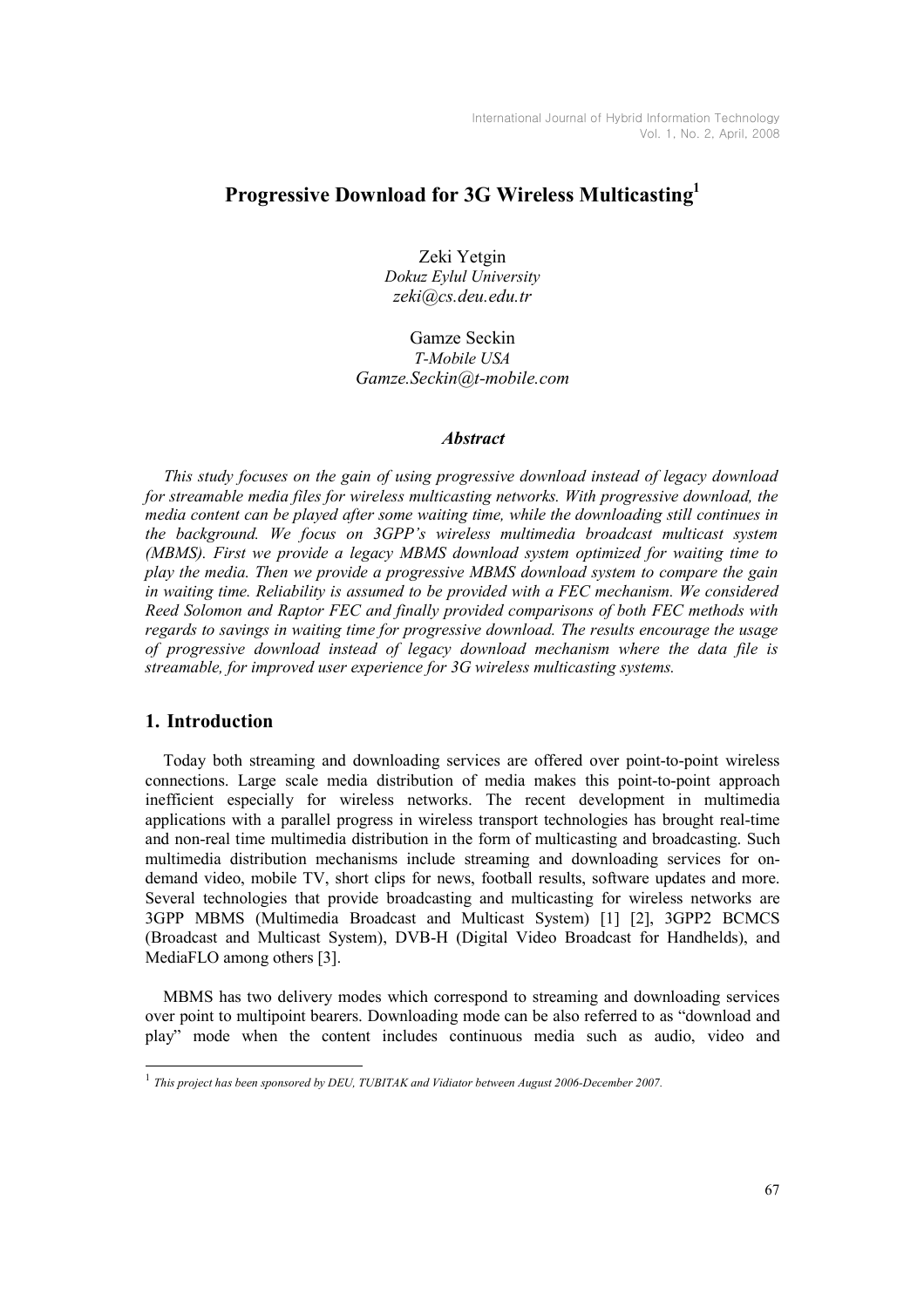presentations. Download delivery mode is for delivering files where transmission reliability is important. Streaming mode is for real time delivery of continuous media where the quality is important. The downloading mode consumes less radio recourses despite its longer time of service consumption with respect to the streaming. However, progressive download combines the advantages of streaming and downloading in terms of time and bandwidth. With progressive download, the content of the download can be streamed sooner, after some initial startup delay, also called waiting time in this paper, in parallel with the ongoing download. So it can be referred to as "play while download". By its nature, it can be considered a software overlay on top MBSM download mode. We believe that wireless multicasting should enable the use of progressive download for three reasons; the first reason is while the media content is being downloaded in the background the user is waiting for the download to complete. Instead of waiting for the download to complete the user satisfaction can be increased if the media play starts earlier. The second reason is the optimization of radio resources. Download mode uses less bit rate compared to streaming. Since the progressive download inherits the benefits of download in terms of bit rate utilization and the benefits of streaming in terms of time utilization it allows the download at much lower bit rates than the streaming mode and much shorter waiting time than the download mode. The third reason, adding progressive download capability to any multicast delivery system will not require changes in the infrastructure since progressive download will utilize the existing download delivery mode.

The download reliability becomes more important if the service will be distributed over a non-reliable broadcast or multicast channel to several hundred users simultaneously. There are many protocols that provide reliable multicast transport. In [4] a given taxonomy breaks these protocols into four classes; one class of these protocols uses negative acknowledgements (NACK-only protocols) to request the retransmission of missing packets. A second class of protocols uses positive acknowledgments (Tree based ACK protocols) to indicate multicast data packets that are successfully received. A third class of protocols uses routers in the network to assist with retransmitting lost packets. The router assisted class adds networkcentric requirements while the other classes require bi-directional connectivity between sender and receivers. Asynchronous Layered Coding (ALC) [5] class protocols are important in that senders provide forward error correction (FEC) to recover from packet losses with no messages from receivers or the routers of the network. IETF (The Internet Engineering Task Force) Reliable Multicast Transport working group states that, due to a variety of applications and the orthogonal requirements of these applications, a "one size fits all" protocol is not possible [6]. File Delivery over Unidirectional Transport (FLUTE) Protocol [7] is a protocol used to deliver files particularly over unidirectional systems from one sender to many receivers. Since FLUTE uses unreliable transport protocol, an application layer FEC is coupled with FLUTE to recover from packet losses. So with FLUTE, the reliability is assumed to be provided with a FEC mechanism. FLUTE is an ALC based IETF protocol. Hence FLUTE scales well and is preferred for unidirectional systems. This is the reason why FLUTE has gained popularity in both cellular and broadcast technologies such as MBMS and DVB-H.

This study investigates the gain of using progressive download instead of legacy download for streamable media files for wireless multicasting networks. Our work is based on 3GPP's wireless multimedia broadcast multicast system. We base our work on the usage of FLUTE for unidirectional download. Experimental results of the work show that MBMS services can be enriched by adding progressive download service support on top of MBMS download mode. The work shows how much can be gained in terms of waiting time from having progressive download in MBMS for small size files. Hence the results encourage the usage of progressive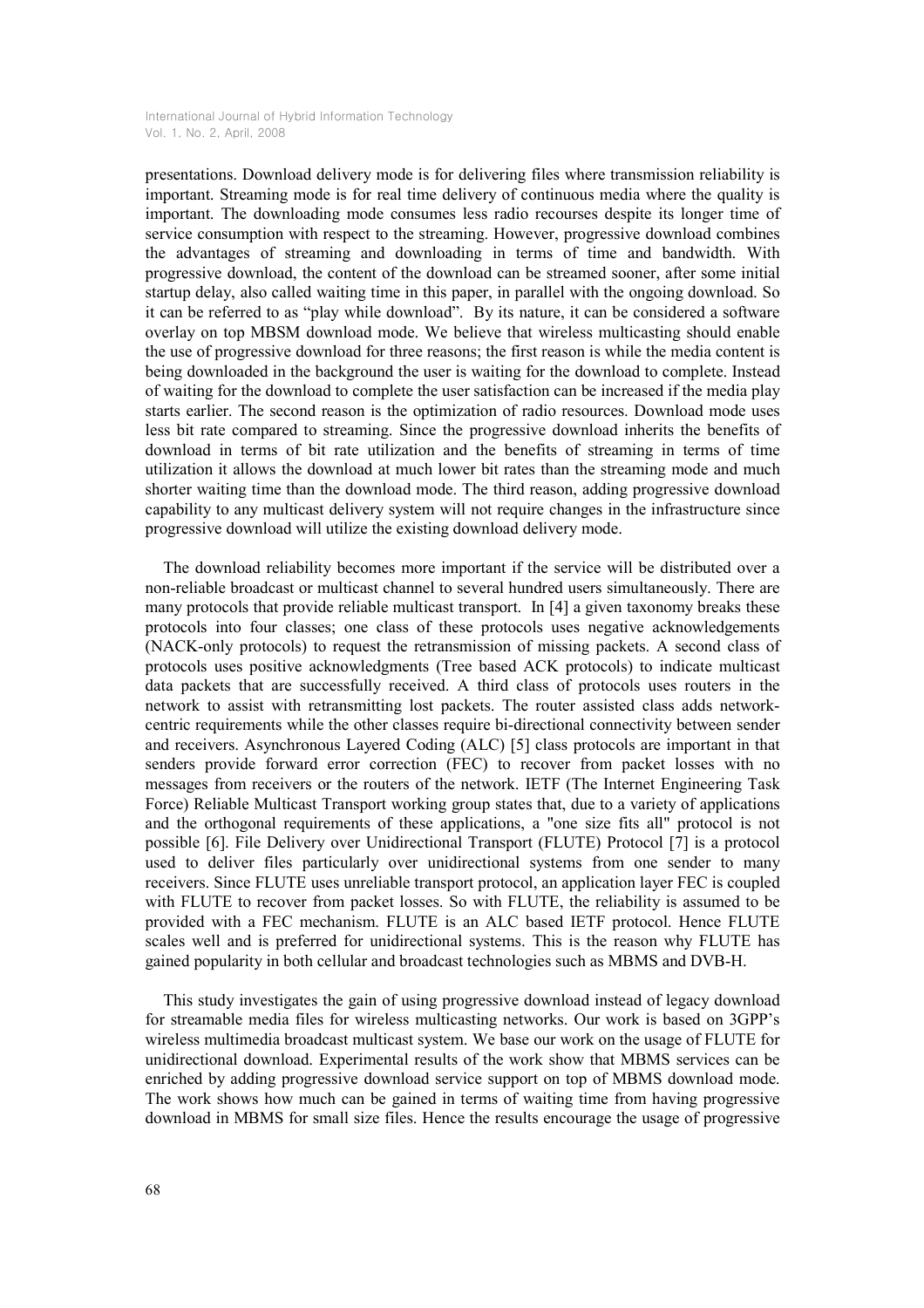download instead of legacy download mechanism where the data file streamable, for improved user experience for 3G wireless multicasting systems.

This paper is organized as follows; second section provides related work for reliable download methods. Third section provides the main problem addressed in this paper and discuss our solutions. Section four gives a brief overview of MBMS download delivery and its main components; FEC and FLUTE Protocol. Section five discusses the system models considered in the work. Section six provides experimental results and final section gives the conclusion.

## 2. Related Work

Recently progressive download of 3GP media files using FLUTE for broadcasting is studied in 3GPP working groups [8]. According to PSS specification [9], for point to point unicast connections a PSS client already supports progressive download of 3GP media files with HTTP connection over TCP/IP. By parsing a 3GP media file, a PSS client can determine whether the media can be played during the download. As indicated in [8], MBMS progressive download service support should be given via service description metadata as in session description protocol (SDP) where all receivers are supposed to receive the description before the service consumption.

From the MBMS service delivery point of view, progressive download is a download because it uses MBMS download delivery mode based on FLUTE protocol. From the end user point of view, it is a streaming because while the download continues in the background, media can be played in parallel with the downloading. Download delivery mode is very cost effective compared to streaming in that less bandwidth consumption is required in downloading since there is no real time requirement. As an alternative to the streaming, in [10] an intermediate delivery mode called "Preload Delivery Mode" based on MBMS download delivery mode is presented. The proposed system constitutes an actual bridge between streaming and downloading for multimedia of limited duration. However, adding new network elements and requirement for a standardization effort are some of the critics, which make the proposed approach difficult to be deployed in practice.

In [11] an asynchronous and reliable solution for streaming, conceptually more suitable for progressive download, is proposed. The proposal stands on partitioning of the media into segments and segment protection with fountain codes over FLUTE. Partitioning of the media into segments is not a new concept and is previously studied. In harmonic-broadcast based approaches such as Pyramid Broadcasting [12] [13], such segments are mapped onto different channels and mainly proposed for streaming type of applications. The drawback of these approaches is their expectation from the receiver to be capable of handling many channels in parallel. Repetition of these segments with FEC redundant-symbols over FLUTE is proposed in [11] [14] for streaming applications on a few channels where each segment is repeated at different frequency. By repeating the early parts of the media more frequently users are expected to catch the overall stream from the beginning with acceptable initial startup delay. The solution can be equally or more suitably applied to the progressive download where missing the initial portions similarly causes the streaming to fail.

For the reliability issues, FEC is the only built-in mechanism in FLUTE. MBMS download reliability has already been analyzed in 3GPP working groups. Reed-Solomon codes with and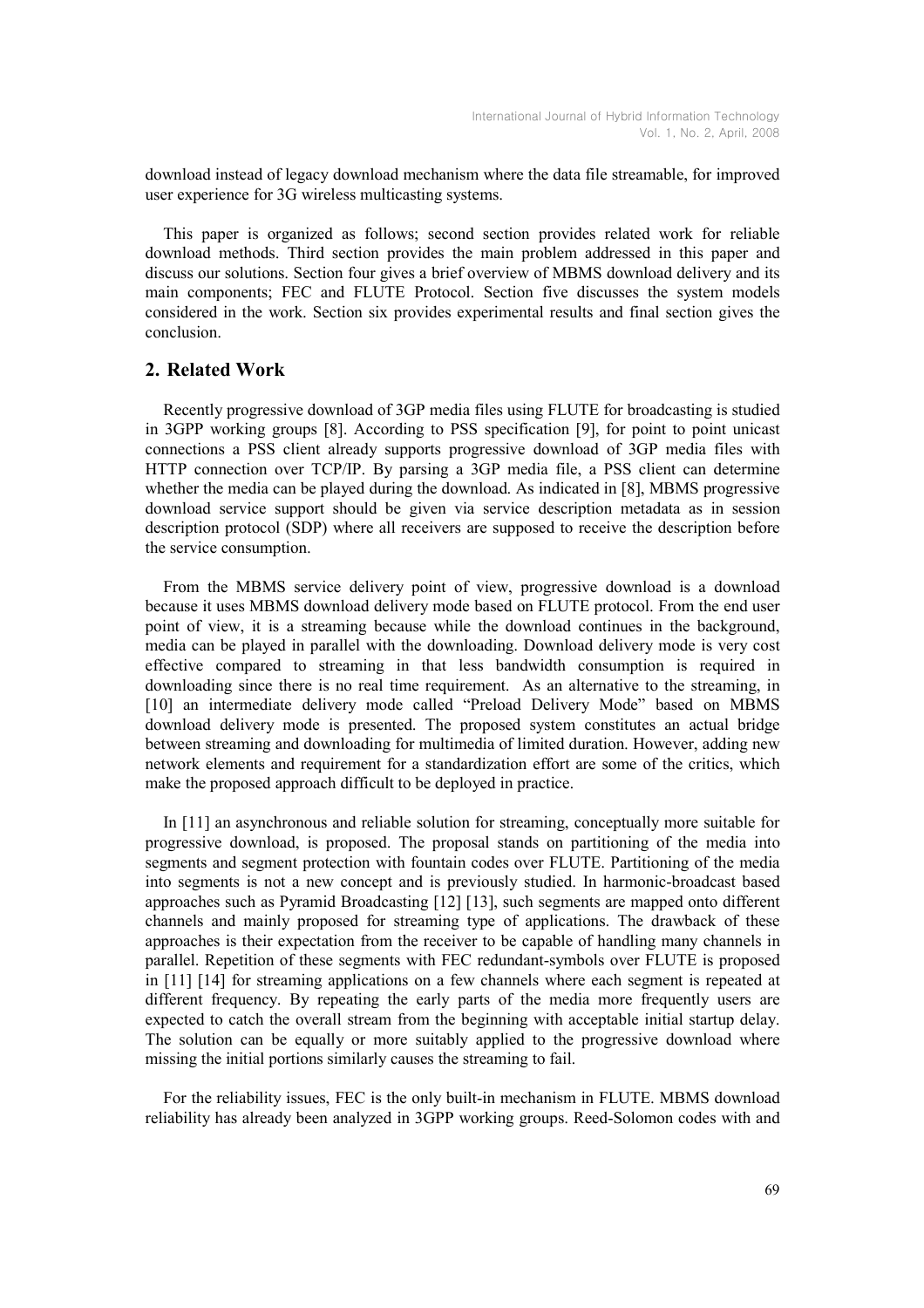without interleaving [15] and Raptor codes, also investigated in [16] for MBMS, are used in these analyses. Generally existing works analyses the download reliability to discover the minimum FEC overhead among a small set of the sizing parameters such as source block size, symbol size, IP packet size, SDU (Service Data Unit) and PDU (Protocol Data Unit) size and so on. However, in [17] minimum waiting time with minimum FEC overheads required for reliability is discovered among a large set of sizing parameters. Second, according to MBMS specification [2], the FEC repair symbols are sent after the all source blocks are sent to the clients. However, this approach is not suitable for progressive download application. Random transmission strategy [15] of FEC repair symbols is not suitable for progressive download too. Reliable download analyses supporting progressive download is recently studied in [8] and [18].

Apart from FEC reliability, some of the works use data carousal technique over FLUTE [19] in which files are transported in loops and missing portions can be caught in next loops. This approach is not useful for playing the stream for the receiver who missed a portion in current loop and waiting for the following loop to recover. So once a portion is missed, the receiver has to wait the loop that serves the missed portion. This means the receiver can download but cannot play it during the download. However, data carousal technique is still important in that receivers missing a loop can still have a chance to use this technique for progressive download in subsequent loops. Another way to guarantee the download reliability apart from FEC is to use MBMS repair procedure, one of the associated delivery procedures as defined in MBMS [2], in which missing portions can be requested over ptp (point to point) or ptm (point to multipoint) repair sessions are configured. Again, this is not suitable for progressive download, since this procedure starts after the session ends or transmission of the object is finished.

Progressive download in MBMS is still in debate in 3GPP working groups and further discussions are postponed to future MBMS releases. One of the important reason, among many others, is there is no clear work that show our gains from having progressive download in MBMS. The main problem addressed in this paper is how much gain in waiting time will be possible from having progressive download in MBMS.

We will study two MBMS download deliveries: (i) Legacy-Download Delivery (ii) Progressive-Download Delivery. Our aim is to show that considering progressive download in MBMS can be quite reasonable with acceptable initial startup delay and considerable gain. In order to have an acceptable initial startup delay we investigated how to reduce waiting time by preserving 100% reliability. In our analyses in this paper, we try to find optimum combination among many that leads to minimum waiting time then we provided an analysis of the progressive download delivery considering Reed Solomon and Raptor is done to find the best gain in waiting time for a large set of system parameters under various MBMS network conditions.

## 3. MBMS download delivery

This section gives brief overview of MBMS Download delivery. MBMS download delivery is based on FLUTE protocol, which is particularly suitable for unidirectional wireless multicast networks. FLUTE is based on Asynchronous Layered Coding (ALC) protocol [5] that makes the FLUTE well scalable and hence preferable for unidirectional systems.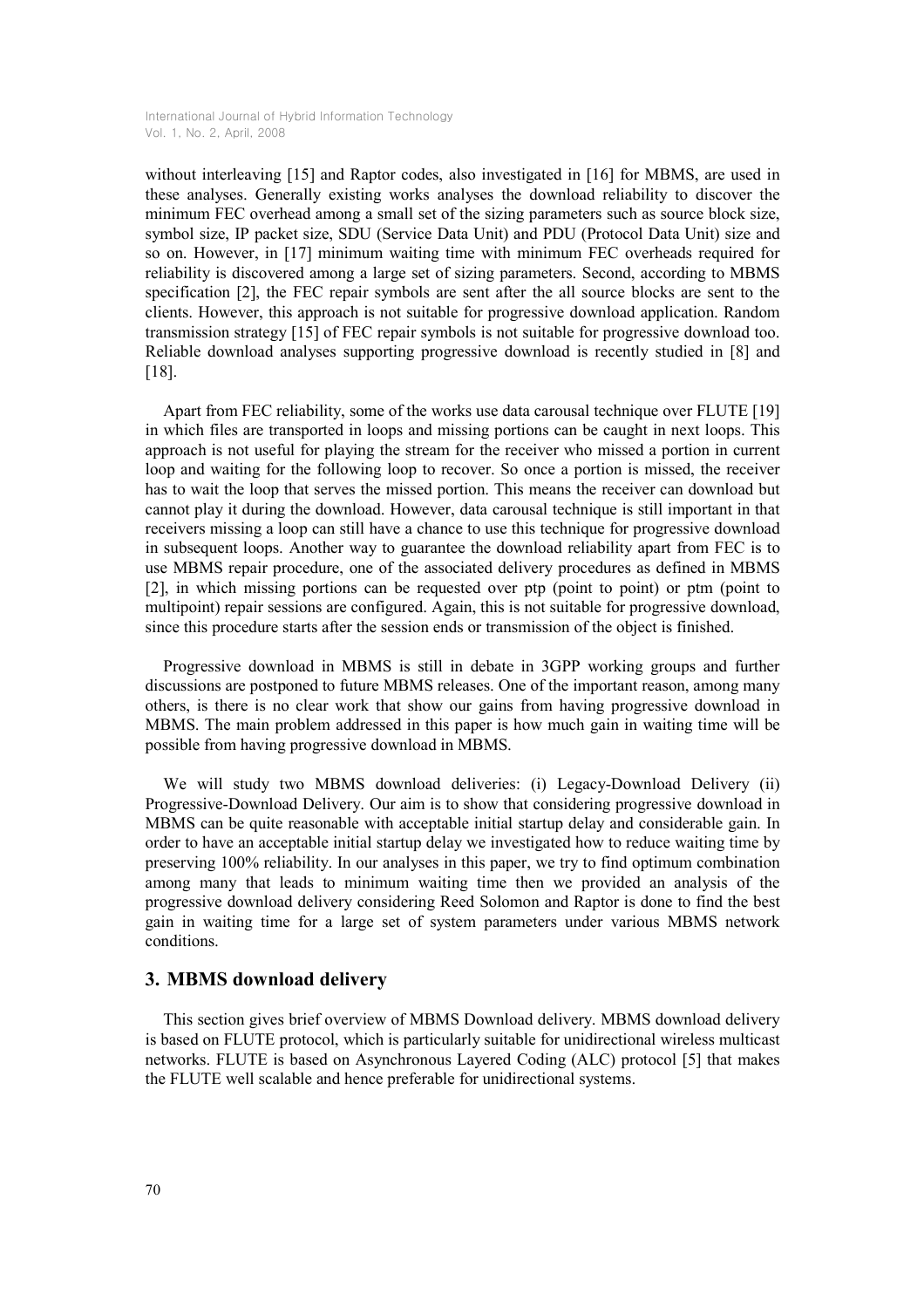ALC is an instantiation of Layered Coding Transport (LCT) [20] for FLUTE. LCT manages how to transport an object identified by Transport Object Identifier (TOI) within a session identified by Transport Session Identifier (TSI). ALC inherits LCT with asynchronous and FEC coding selection as underlying coding technique. Finally the FLUTE protocol inherits the ALC and provides capabilities carried in-band or via FDT instances (File Delivery Table) to signal the properties of the file including FEC coding descriptions and map them to the ALC protocol. With FLUTE, FEC mechanism provides reliable delivery of media content by appending repair symbols to the original data called source block prior to transmission across communication network. If some symbols are lost during transmission FEC allows receiver to use repair symbols to recover the original source block without retransmission. A source block is a fragment of the original object (media). A Block of "k" source symbols constitute a source block.



Figure 1. MBMS Download Protocol Stack

Decoding algorithms allow the recovery of the "k" source symbols from any set of the "n" received symbols. Detailed information for FEC can be found in [2] and [21]. Most popular FEC codes are Raptor codes as initially introduced by Shokrollahi in [22] and Reed Solomon codes [23]. For the MBMS system, Raptor codes have been selected due to their high performance among others. So 3GPP has mandated the support of Raptor codes [2] for their terminals that uses the MBMS service.

Figure 1, described in [24], shows a detailed view of the protocol stack for MBMS download delivery. A file in application layer, called object in ALC terminology, is partitioned into source blocks (SB) each of which is further divided into "k" source symbols of size "T" each. Each SB is forwarded to the FEC/FLUTE layer, where FEC encoding is individually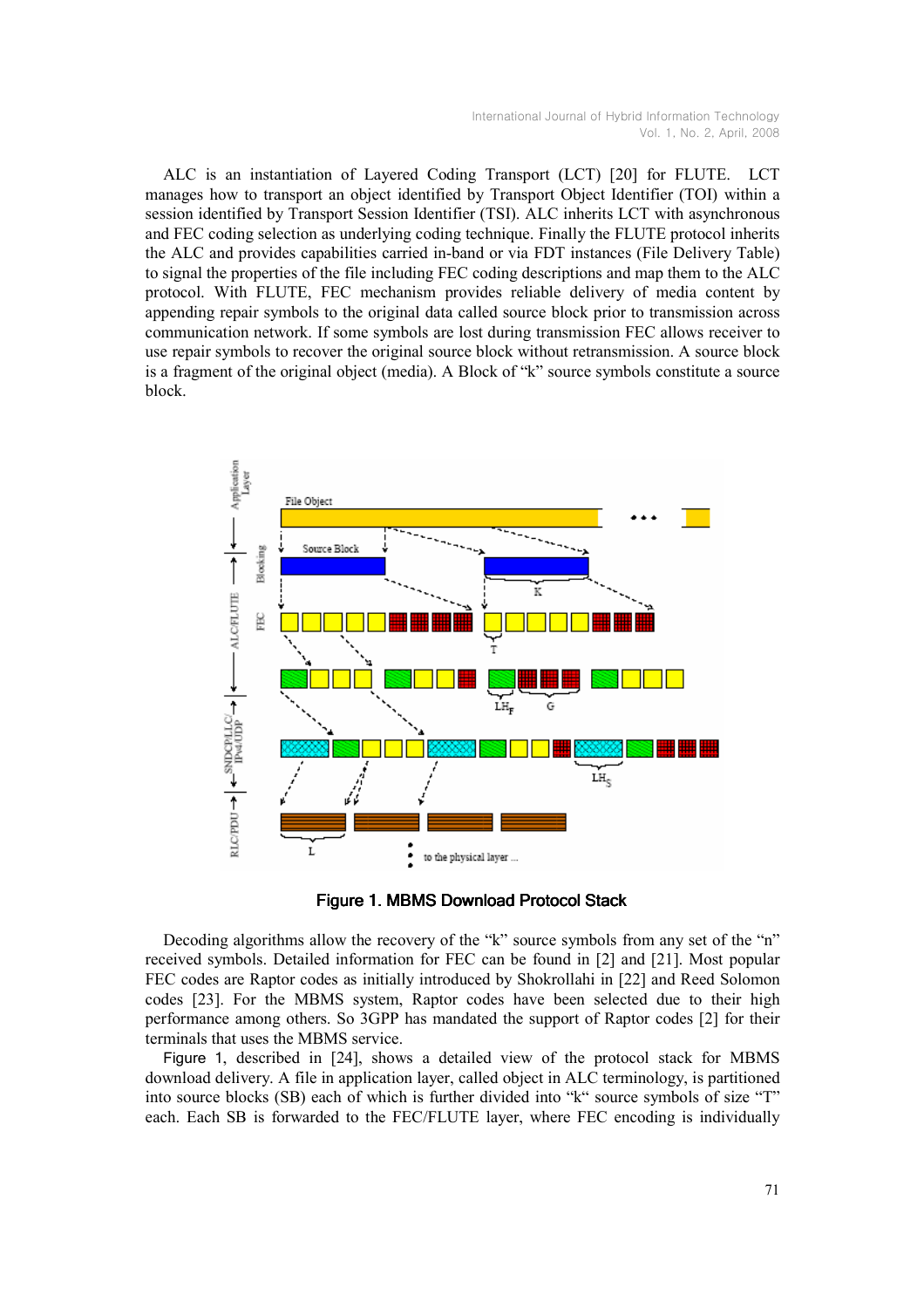applied to each source block. The result is an encoding block (EB) of N encoding symbols, N-K of which is repair symbols. Each encoding symbol is identified by the couple: a source block number (SBN) and an encoding symbol identifier (ESI). A group of G consecutive encoding symbols that share the same SBN is appended to an ALC/FLUTE header (LH<sub>F</sub> =16 bytes). The result is a FLUTE packet with payload  $P = G \times T$ . The Flute header contains FEC payload ID that is the ESI and SBN of the first symbol, Transport Session Identifier (TSI), Transport Object Identifier (TOI), and among others as specified in [7]. User datagram protocol (UDP) over IP is used to distribute the FLUTE packets. Further headers are appended to the original packet at the UDP, IP, Logical Link Layer (LLC)/Subnetwork Data Convergence Protocol (SNDCP) or Packet Data Convergence Protocol (PDCP). At the Radio Link layer (RLC), Protocol Data Units (PDU) are obtained and forwarded to the physical layer as usual, where the data is encoded with a convolutional code, is interleaved and transmitted in small bursts.

## 3. System Model

In this section we provide the formulization of the problem, the system model and its parameters. We also provide our assumptions for both legacy and progressive download. To do so we define a gain function which allows us to identify how much time can be gained in waiting time from using progressive download as opposed to legacy download. We define the initial startup delay for progressive download and legacy download as "the minimal waiting time required to start playing the media on the terminal after the initialization of the MBMS download service". So the term "waiting time" implies the initial startup delay in progressive download while it refers the downloading time in legacy downloads. The initial startup delay is maintained on the sender side and sent to the receiver. The way that the sender has the estimated initial startup delays priori to the service and signaling of initial startup delays to receivers is out of scope of our work but it is studied in [8].



Figure 2. System Models for Proposed Download Delivery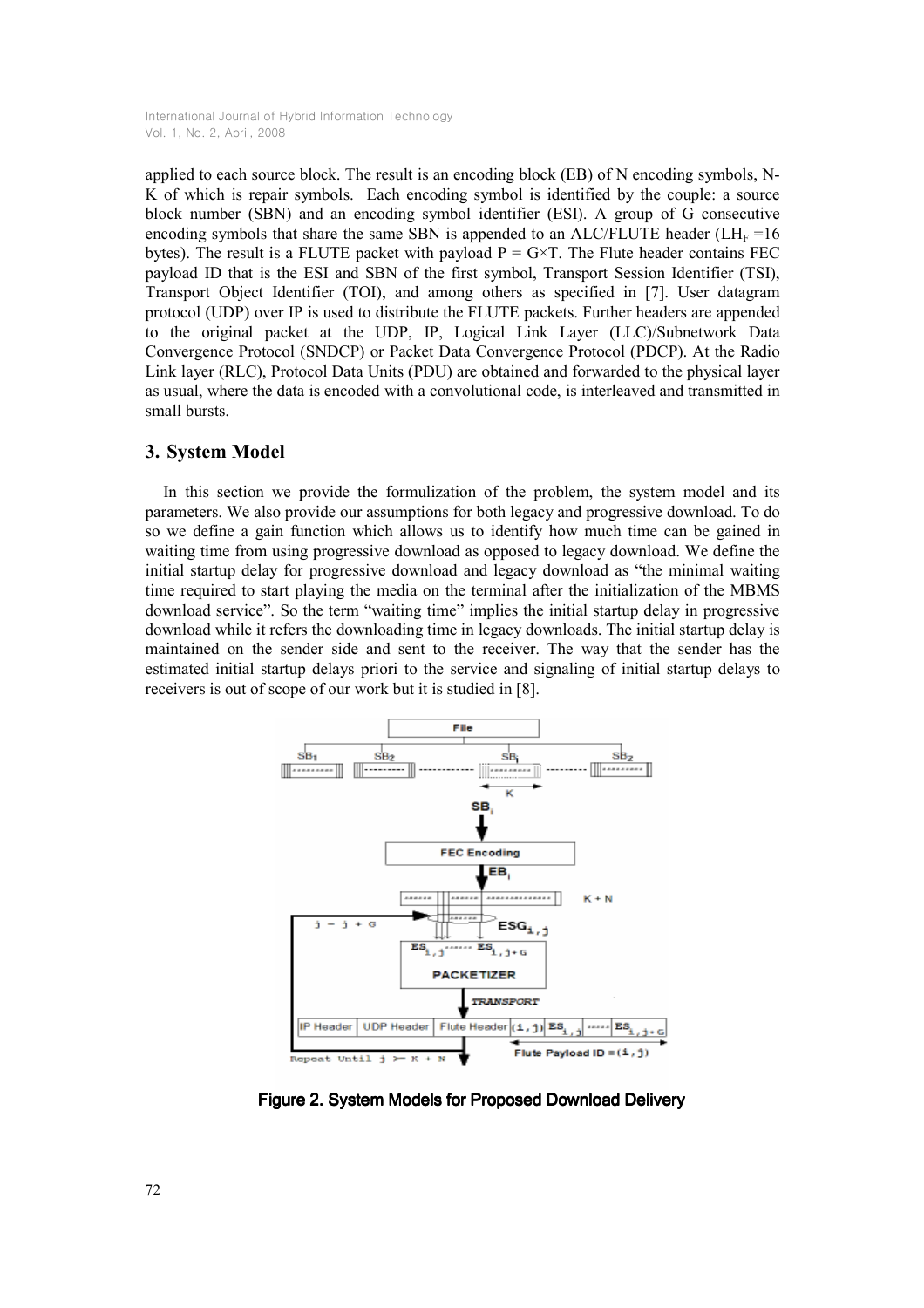The system model shown in Figure 2 is valid for both the download delivery and the progressive download delivery since the progressive download is based on the download mode of the MBMS. In order to support progressive downloading we assumed that repair symbols are sent just after each source block. Figure 2 also shows the flow of the FLUTE packetization. Each  $SB_i$  is delivered to FEC layer for encoding where the result is  $EB_i$  that includes N encoding symbols (ES). Each encoding symbols is uniquely identified by the couple of its Source Block Number (SBN) and Encoding Symbol ID (ESI). A group of G consecutive encoding symbols (ESG) starting from encoding symbol  $ID = j$  for  $SB_i$  is denoted as  $ESG_{i,j}$  and identified by the couple (SBN,ESI) of the first encoding symbol, here (i , j). The ESGs are packed into FLUTE payload just after the place reserved for FLUTE Payload ID that is assigned to ESG ID, here (i, j) and transported until no more encoding symbols to send, shown as repeat until loop in Figure 2.

In order to support progressive downloading the file transmission is organized such that repair packets are transmitted after each source blocks. The minimal FEC overhead to provide 100% reliability is computed for different FEC source block sizes, protocol data unit (PDU) sizes, service data unit (SDU) sizes and different PDU packet loss ratios.





Figure 3 shows an example for a receiver doing progressive download with the sending rate less than media play rate and the receiver obeys two assumptions: reliability and timely manner property. Timely manner property implies that sender transmits symbols approximately at some constant rate and the receiver capability is sufficient enough to handle the decoding of blocks without causing any overflow in the receiver buffer. On receiver side, each time a source block is decoded, i is incremented and  $T_i$  is assigned to a timestamp, the time of writing the source block to the file. At time  $T<sub>d</sub>$  media can be started to play progressively. With such a property and with a reliable delivery property, receivers can be assumed to play the media at some constant rate after waiting D time unit.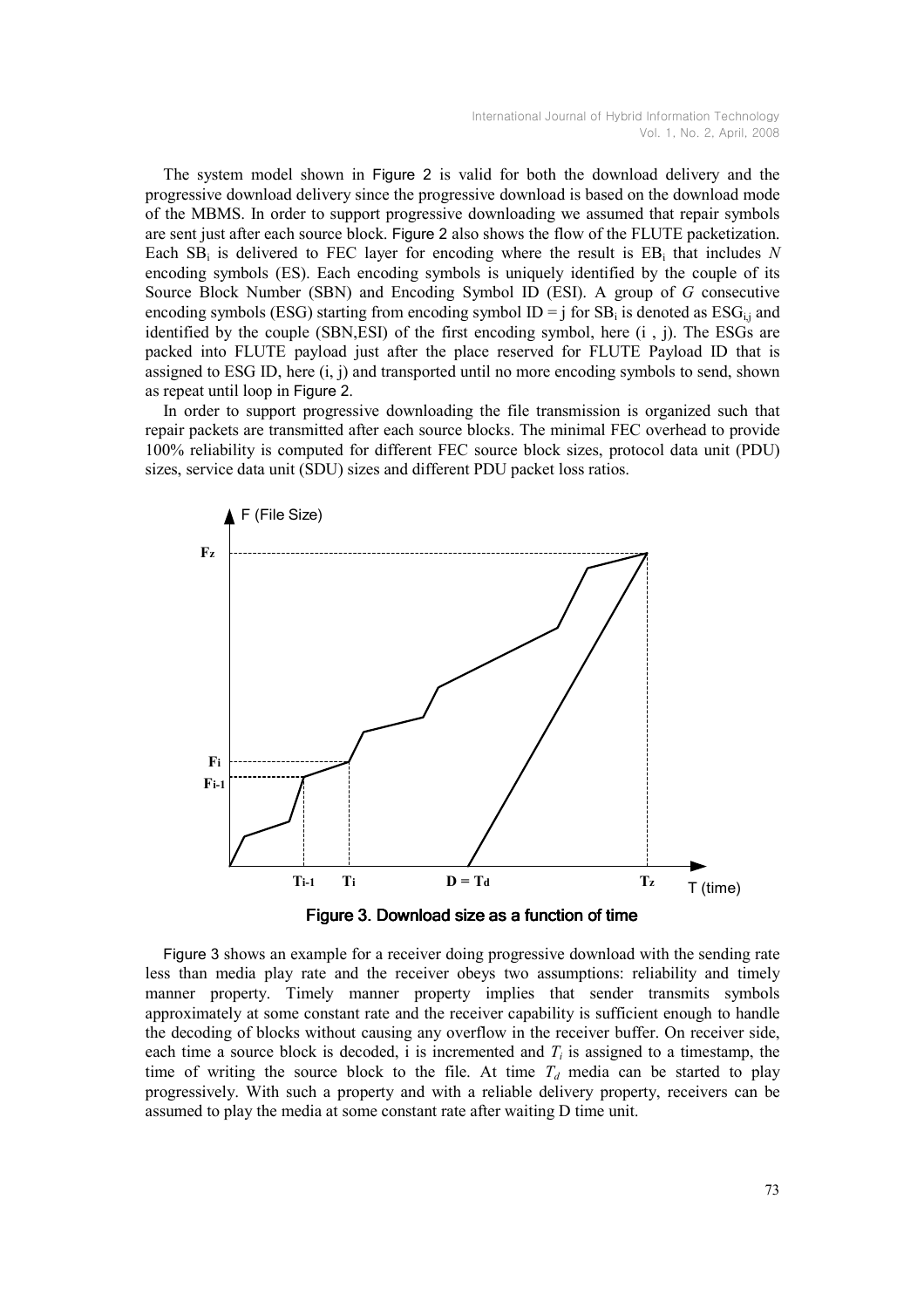Congestion and buffering in the network decides the linearity approximation between time and downloaded media size in Figure 3. If the client suffers much from the buffering delays the linearity approximation is good otherwise it will be bad. However, for the receiver doing a progressive download, there is a complete linearity between time and played media size as long as 100% reliability is provided and suitable initial startup delay is given as indicated in [8]. So we define partial reception rate  $r_i$  as the size of source block decoded within a consecutive times  $T_{i-1}$  and  $T_i$ .

$$
r_i = \frac{F_i - F_{i-1}}{T_i - T_{i-1}} = \frac{\Delta F_i}{\Delta T_i}
$$
\n(1)

where  $F_0 = 0$ ,  $T_0 = 0$ ;  $F_i$  denotes downloaded file size in KB and  $r_i$  denotes partial reception rate in Kbps at time  $T_i$ , *i*: *l*...*z*, *z* is the total number of the source blocks.

In order to find a fundamental R that characterizes the all  $r_i$  instances, simple way is to take an average of the preceding R and  $r_i$  at time  $T_i$ . During the simulations we notice that choosing the way of finding a good approximation of  $R$  is not critical regarding to its effect on initial startup delay for small file sizes. So our choice is as follows:

$$
R_i = \frac{r_i + R_{i-1}}{2} \tag{2}
$$

where  $R_i$  is approximation for the average reception rate up to time  $T_i$ ,  $R_0 = r_i$ ; i: 1...z. From Figure 3, we can construct the following approximation for the download duration;

$$
D + \frac{F}{R_{median}} = T_z = \frac{F}{R_z}
$$
\n(3)

Using Eq.3 the initial startup delay approximated at the end of file download is as follows;

$$
D = T_d = F \cdot \left(\frac{1}{R_z} - \frac{1}{R_{\text{median}}}\right) \tag{4}
$$

where  $T_d$  or D denotes initial startup delay,  $R_{\text{median}}$  denotes media play rate in Kbps;  $F = F_z$  is media file size in KB. For progressive download using Reed Solomon FEC, average reception rate can be denoted as  $R_{RS}$ , which is computed using Eq.2. Initial startup delay using Reed Solomon is denoted as follows;

$$
D_{RS} = F \ast \left( \frac{1}{R_{RS}} - \frac{1}{R_{median}} \right) \tag{5}
$$

We define gain  $G$  as the gain in waiting time from using progressive download compared to legacy download. Gain can be computed using  $R$  and  $T$  as follows:

$$
T_{RS} = \frac{F}{R_{RS}}\tag{6}
$$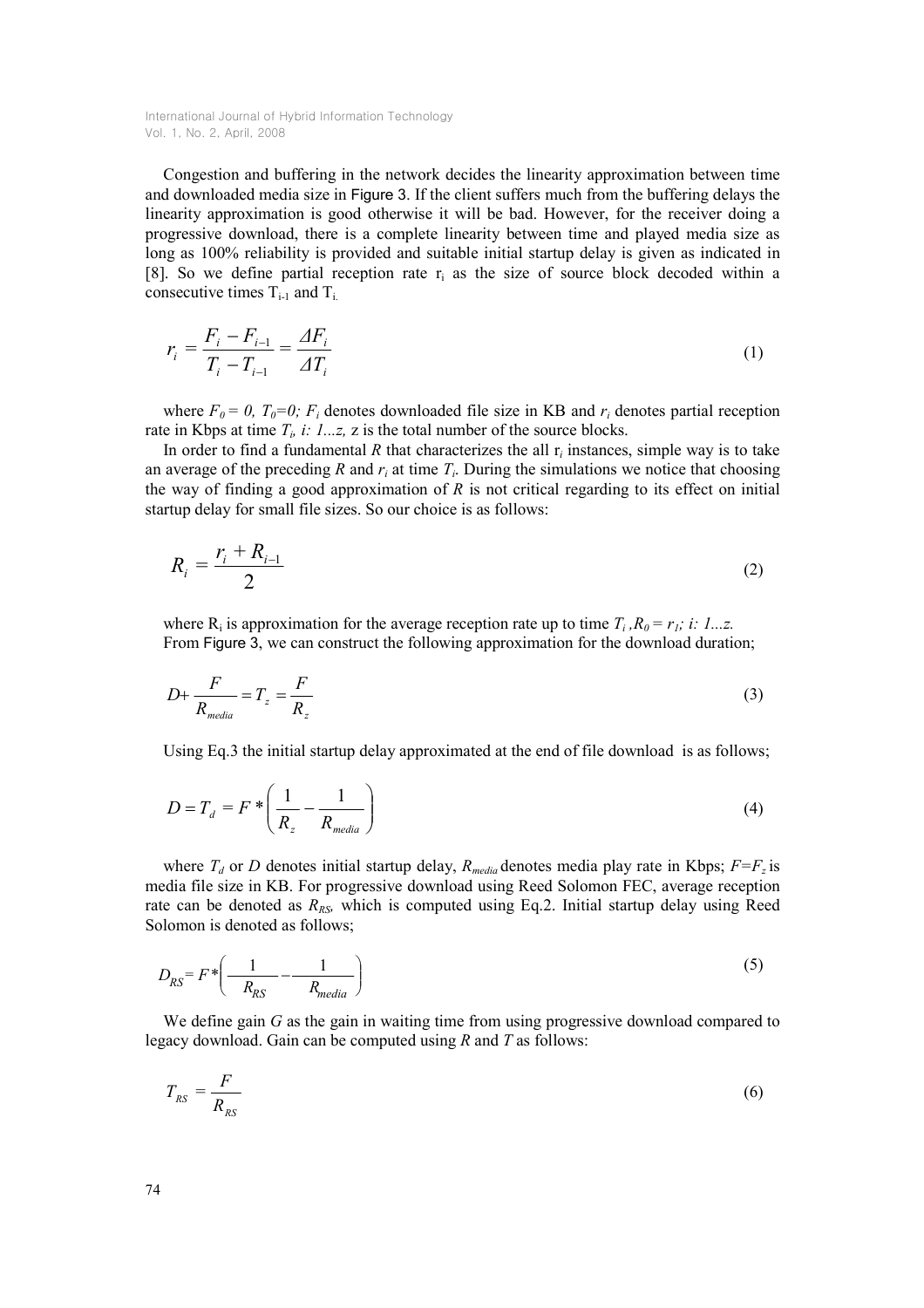$$
G_{RS} = 100 * \left(1 - \frac{D_{RS}}{T_{RS}}\right)
$$
 (7)

where  $T_{RS}$  denotes the legacy download duration in seconds and  $G_{RS}$  is the gain percent in waiting time with progressive download compared to the legacy download using Reed Solomon coding.



Figure 4. Reception rate approximation for Raptor

To compute the gain for Raptor coding we need to consider few other details. Since transmission of source symbols and repair symbols follows each other, decoding process of blocks must start within the time interval  $(k + r)^*$  t as shown in Figure 4, where k is the number of source symbols,  $r$  is the number of repair symbols and  $t$  denotes symbol period; the average time between receiving of two consecutive symbols. However, decoding process is not expected to be completed in this interval. The reason is that while decoding process continues the receiver can collect symbols belonging to next source block in parallel. That is, computation and communication can be overlapped during decoding. Since each source block means extra repair symbols total time needed to download the media is total symbols including repair symbols multiplied by  $t$ :

$$
T = \frac{F}{k * s}(k + r) * t
$$
\n<sup>(8)</sup>

where s is the symbol size in bytes, k is the number of source symbols, r is the number of repair symbols and t is the symbol period.

In order to have initial startup delay and gain approximations for Raptor we have assumed that for a source block size of  $k$ <sup>\*</sup>s, while Reed Solomon requires  $C_{RS}$  percent transmission overhead, Raptor requires  $C_{\text{Rantor}}$  percent transmission overhead. Since symbol period mostly depends on the sending rate and symbol size it is approximately same for both transmissions. Based on such an assumption and subtracting  $T_{Raptor}$  from  $T_{RS}$  we can arrive at following approximations for Raptor:

$$
T_{\text{Raptor}} = T_{\text{RS}} - \frac{F}{s} \left( \frac{C_{\text{RS}} - C_{\text{Raptor}}}{100} \right) * t \tag{9}
$$

where C denotes FEC overhead in percent. From Eq.8,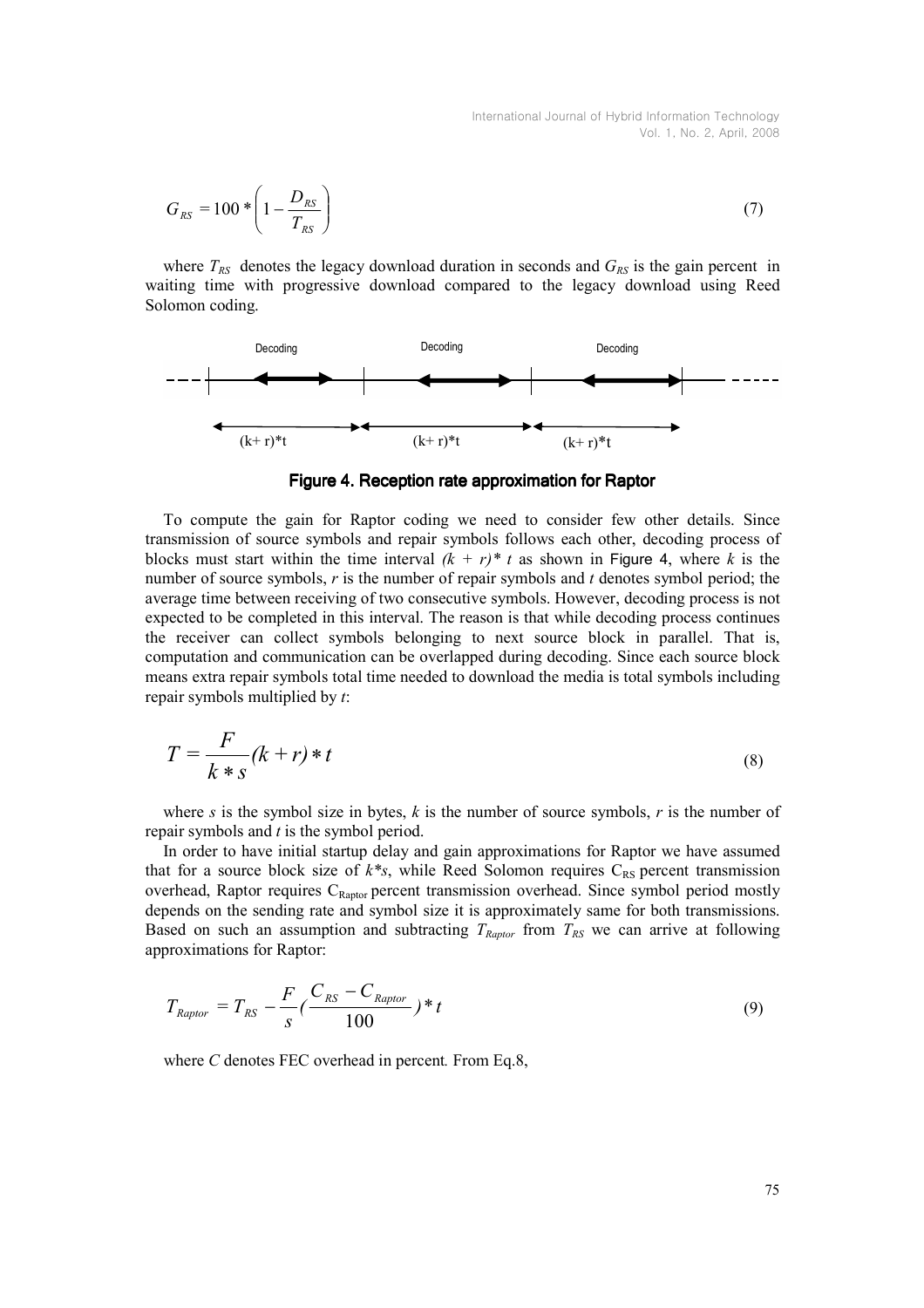$$
t_{\text{Raptor}} = \frac{k \cdot s \cdot T_{\text{Raptor}}}{F \cdot (k+r)}
$$
(10)

As shown in Figure 4, for every time interval of  $(k+r)*t$  exactly one source block is decoded. So average reception rate is computed as follows:

$$
R_{\text{Raptor}} = \frac{k * s}{(k + r) * t_{\text{Raptor}}}
$$
\n(11)

Once finding average reception rate, initial startup delay and the corresponding gain for raptor can be calculated as follows:

$$
D_{\text{Raptor}} = F \ast \left( \frac{1}{R_{\text{Raptor}}} - \frac{1}{R_{\text{median}}} \right) \tag{12}
$$

$$
G_{\text{Raptor}} = 100 * \left(1 - \frac{D_{\text{Raptor}}}{T_{\text{Raptor}}}\right)
$$
\n(13)

We used Vidiator MBMS design based on [2], [25] and [26]. The system architecture is summarized in Figure 5. We focus only on the download module in Figure 5. To emulate MBMS link conditions we implemented a transmission rate and packet loss control module. The MBMS link conditions are aligned with [21], [27] and [28]. Files are sent in a single loop and played progressively at 128 Kbps. Considered UTRAN bearers are 64, 128 and 256 kbps. Each simulation uses the combinations of all above parameters and is repeated at least 100 times for different PDU loss patterns and different SB size, different symbol length and different transmission rates for files 100K (small) and 512K (medium). A client is assumed to process SBs in any size for decoding in a timely manner. We assumed that there is a mapping of one IP packet to one SDU block and that each IP packet contains only one symbol of varying length.



Figure 5. Vidiator MBMS prototype software modules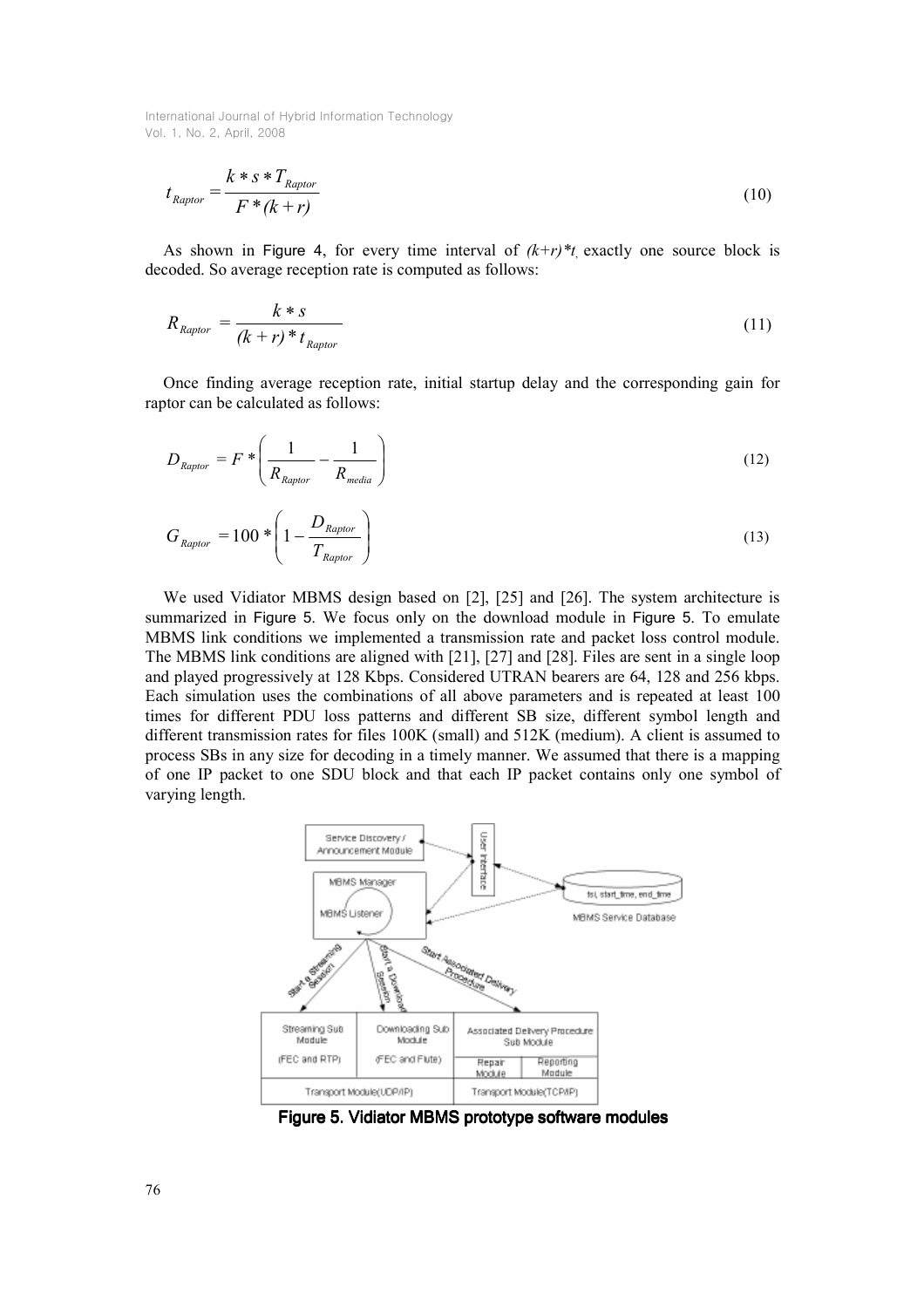The symbol length for FEC is calculated as follows:

Symbol Length  $= S - 48$ , where S is the SDU size and IP\UPD\FLUTE header (44) + FEC payload ID  $(4) = 48$  Bytes.

PDU (RLC) block sizes of 1280 B and 640 B are considered for two UTRAN bearers, 128- 256 kbps and 64 kbps transmission rates respectively. The list of parameters analyzed in this study across layers is summarized in Table 1.

| Parameter                       | Unit        | Layer                    | <b>Experiment Set</b>              |  |  |  |  |  |  |
|---------------------------------|-------------|--------------------------|------------------------------------|--|--|--|--|--|--|
| File Size                       | Kilobyte    | Application              | ${100,512}$                        |  |  |  |  |  |  |
| Initial Startup Delay           | Seconds     | <b>Application Layer</b> | To be determined in this study     |  |  |  |  |  |  |
| Gain                            | Percent     | <b>Application Layer</b> | To be determined in this study     |  |  |  |  |  |  |
| SymbolLength                    | FEC<br>Byte |                          | $SDU - 48$                         |  |  |  |  |  |  |
| SB Size                         | Symbol      | FEC                      | {10,50,80,100,120,150,180,200,230} |  |  |  |  |  |  |
| IP packet size                  | Byte        | Ъ                        | SDU                                |  |  |  |  |  |  |
| SDU block size                  | Byte        | Core Network             | (400,600,800,1000,1400)            |  |  |  |  |  |  |
| PDU block size (RLC block size) | Byte        | RLC Radio Link layer     | ${640,1280}$                       |  |  |  |  |  |  |
| PDU (RLC Link Layer) Losses     | Percent     | RLC Radio Link layer     | $\{1,5,10\}$                       |  |  |  |  |  |  |

Table 1. Parameters Studied Across Layers

An algorithm to map PDU losses to SDU losses is provided in [27]. Error bursts in UMTS are generated by using the algorithm such that a single SDU loss may cause one or more PDU packet losses. We considered 1% (low), 5% (medium) and 10% PDU losses (high). Loss due to mobility such as cell handovers is not considered.

#### 4. Experimental Results

This section shows the results of our experimental analyses for the legacy versus progressive download systems. Experiments are done on a set of computers. Each computer runs the simulation for different configuration parameters which are given in Table 1.The MBMS download system consists of a single server and a single client. Considering server and client on the same machine allows the full control of our simulations. The MBMS download system is actually the FLUTE download that is based on [25], which uses Reed Solomon FEC coding. Both client and server maintain a database and create a simulation record after each download. The record contains evaluated target parameters for the selected set of configuration parameters shown in Table 1. Several sets of configuration parameters are scheduled to initiate several downloads with different characteristics. Each download experiment for one set of configuration parameters has 100 download iterations. After performing all the combinations of the configuration parameters, local databases in each computer are merged into a single database. Experimental results are produced using that merged database.

First we observe the initial startup delay for 100% reliability for various Reed Solomon SB sizes. Figure 6 and Figure 7 show the initial startup delay observed for small and medium file sizes respectively, transmitted over 256 kbps, 128 kbps and 64 kbps, with 1%, 5% and 10% loss ratios. The SDU size is selected to be the optimum for these conditions as well as the SB to provide 100% reliability. These optimum values are shown as labels on top of each figure. We observed that for as the SB size increases the initial startup delay decreases since Reed Solomon FEC performance is very bad at small source block size. Increasing the source block size will decrease the FEC overhead required for reliability.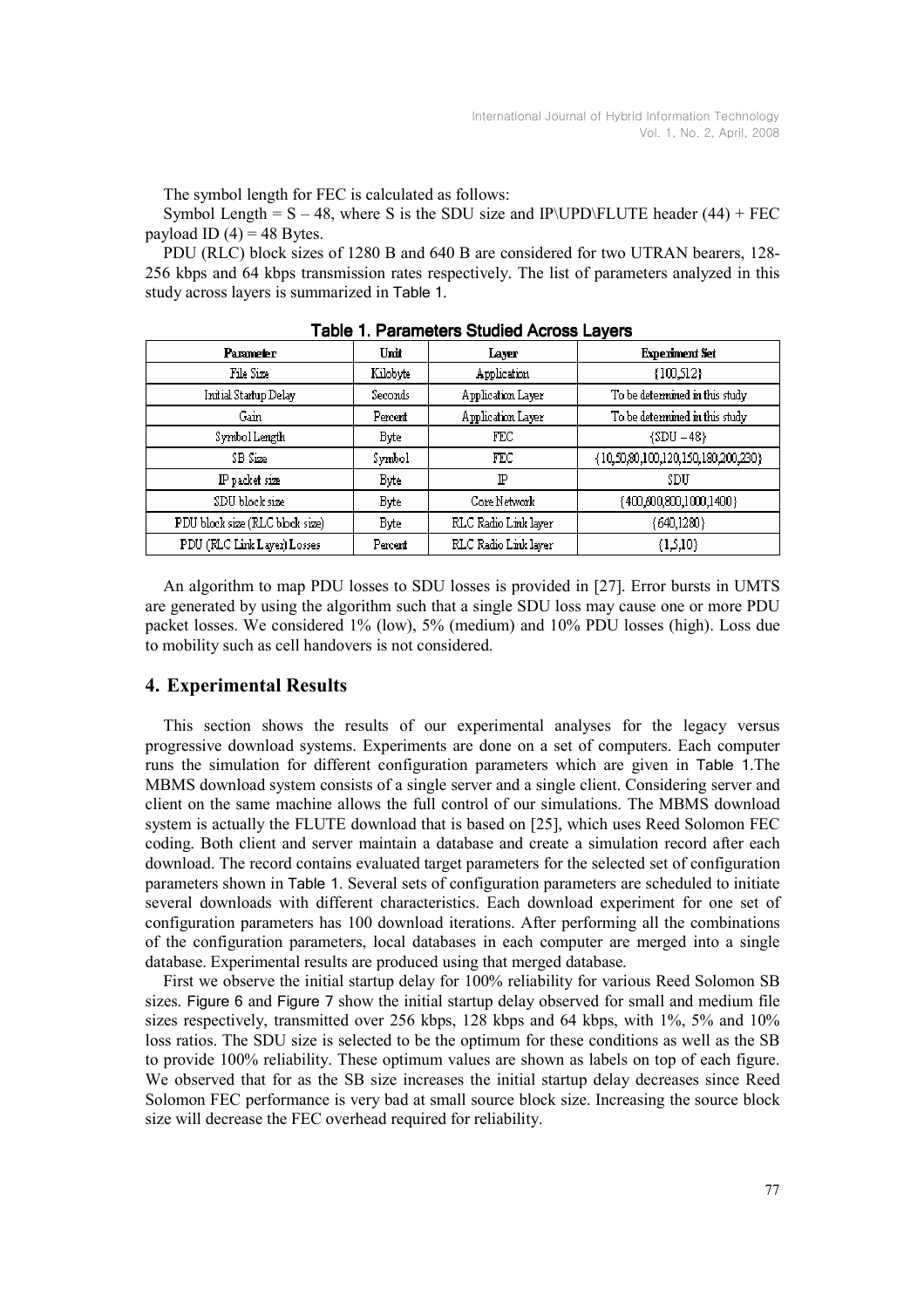





Figure 7. Initial startup delay for 512 KB file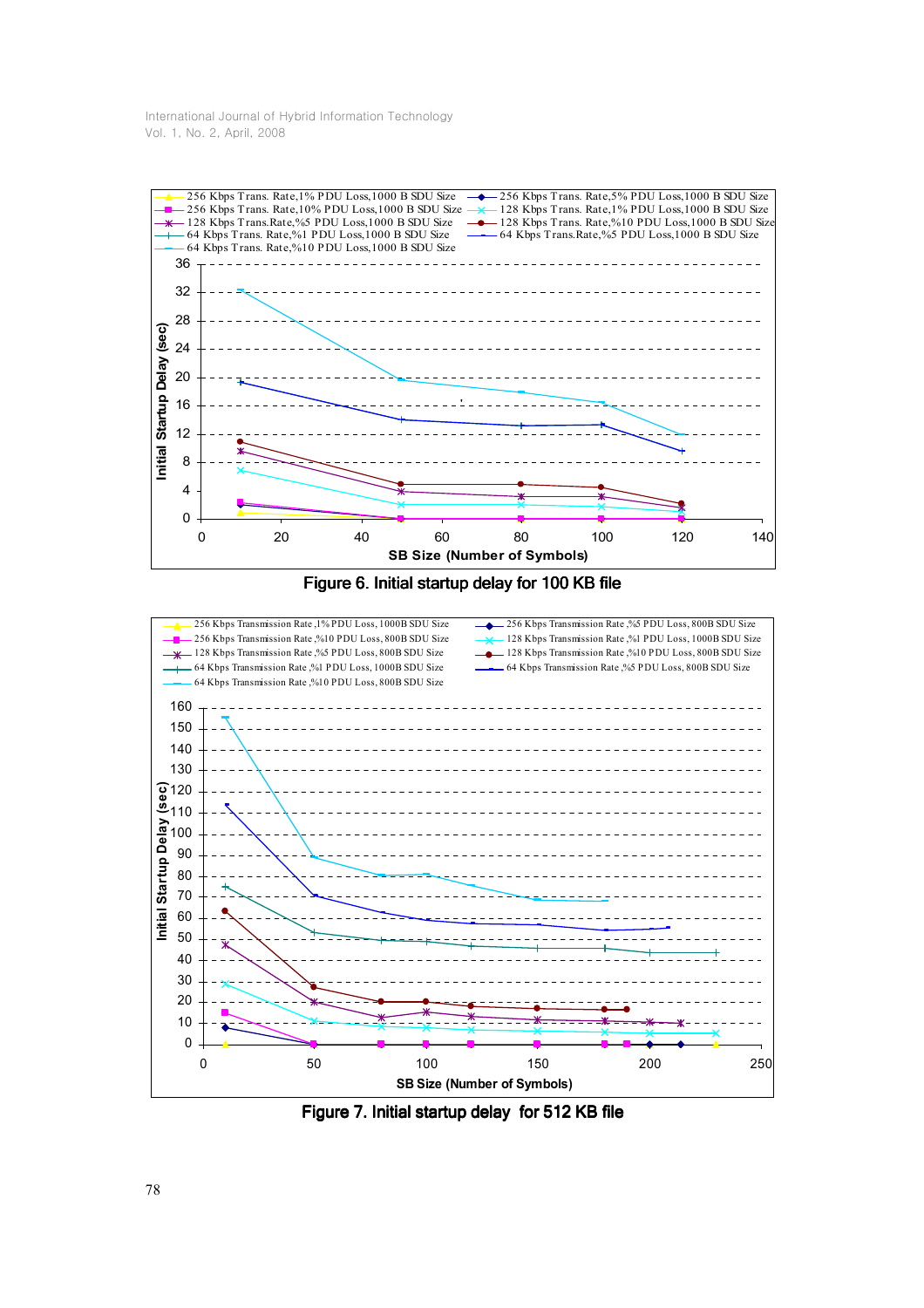As the FEC overhead increases it is expected that the initial startup delay increases due to increased repair symbols. Similarly increased packet losses require an increase in required FEC overheads for reliability. These facts are observed in Table 2, 3 and Table 4. So as packet losses increase initial startup time particularly for small transmission rates increase too as shown in Figure 8.



Figure 8. Initial startup delay for various PDU loss ratios

For very small files the difference in FEC overhead between Reed Solomon and Raptor is in the range of 1 to 2% which is negligible due to the small file sizes. So we assumed that for 100 KB media, Raptor codes have the same required overhead with Reed Solomon. For 512 KB media, the required overheads are obtained from [29].

|                      | TOT MIDIVID AT 200 NDDS   |                                              |                                                            |                                                              |                                                        |                               |                                                      |                                                     |                                                  |                                                                        |
|----------------------|---------------------------|----------------------------------------------|------------------------------------------------------------|--------------------------------------------------------------|--------------------------------------------------------|-------------------------------|------------------------------------------------------|-----------------------------------------------------|--------------------------------------------------|------------------------------------------------------------------------|
| File<br>Size<br>(KB) | <b>PDU</b><br>Loss<br>(%) | Reed<br>Solomon<br>FEC<br>Overhead<br>$(\%)$ | Reed Solomon<br>Startup Delay in<br>Progressive<br>D.(sec) | Reed<br>Solomon<br>Startup<br>Delay in<br>Legacy<br>D.(sec.) | Reed Solomon<br>Progressive<br>Download<br>Gain<br>(%) | Raptor FEC<br>Overhead<br>(%) | Raptor Startup<br>Delay in<br>Progressive<br>D.(sec) | Raptor<br>Startup<br>Delay in<br>Legacy<br>D.(sec.) | Raptor<br>Progressive<br>Download<br>Gain<br>(%) | Difference in<br>Startup Delay<br>(Reed)<br>Solomon-<br>Raptor) (sec.) |
| 100                  |                           | 12                                           | O                                                          | 3.4                                                          | 100                                                    | 12                            | ۵                                                    | 3.4                                                 | 100                                              | ۵                                                                      |
| 100                  |                           | 23                                           | 0                                                          | 3.7                                                          | 100                                                    | 23                            | 0                                                    | 3.7                                                 | 100                                              | 0                                                                      |
| 100                  | 10                        | 43                                           |                                                            | 4.0                                                          | 100                                                    | 43                            | Ō                                                    | 4.0                                                 | 100                                              | 0                                                                      |
| 512                  |                           | 7                                            | O                                                          | 18.5                                                         | 100                                                    | 4                             | Û                                                    | 18.0                                                | 100                                              | 0                                                                      |
| 512                  |                           | 19                                           | 0                                                          | 20.9                                                         | 100                                                    | 12                            | O                                                    | 19.7                                                | 100                                              | 0                                                                      |
| 512                  | 10                        | 37                                           |                                                            | 23.5                                                         | 100                                                    | 22                            |                                                      | 21.0                                                | 100                                              |                                                                        |

Table 2. Progressive Download Gain Comparison for Reed Solomon and Raptor FEC  $f_{\alpha\mu}$  MBMs  $\alpha$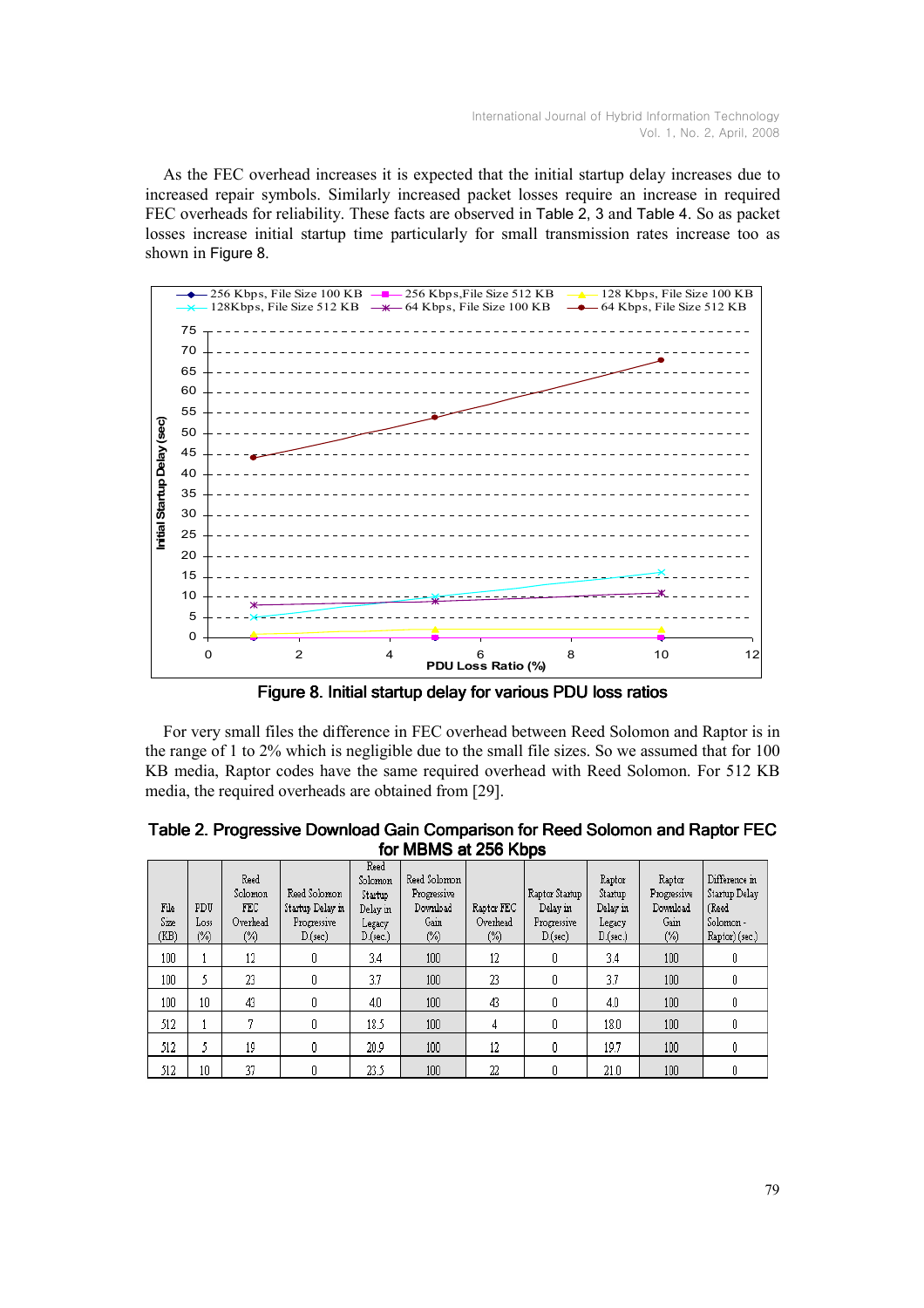| File<br>Size<br>(KB) | PDU<br>Loss<br>(%) | Reed<br>Solomon<br><b>FEC</b><br>Overhead<br>(%) | Reed Solomon<br>Startup Delay in<br>Progressive<br>D.(sec) | Reed<br>Solomon<br>Startup<br>Delay in<br>Legacy<br>D.(sec.) | Reed Solomon<br>Progressive<br>Download<br>Gain<br>(%) | Raptor FEC<br>Overhead<br>(%) | Raptor Startup<br>Delay in<br>Progressive<br>D (sec) | Raptor<br>Startup<br>Delay in<br>Legacy<br>D.(sec.) | Raptor<br>Progressive<br>Download<br>Gain<br>(%) | Difference in<br>Startup Delay<br>(Reed)<br>Solomon-<br>Raptor) (sec.) |
|----------------------|--------------------|--------------------------------------------------|------------------------------------------------------------|--------------------------------------------------------------|--------------------------------------------------------|-------------------------------|------------------------------------------------------|-----------------------------------------------------|--------------------------------------------------|------------------------------------------------------------------------|
| 100                  |                    | 12                                               | 0.6                                                        | 6.8                                                          | 92                                                     | 12                            | 0.6                                                  | 6.8                                                 | 92                                               | 0                                                                      |
| 100                  |                    | 23                                               | 1.1                                                        | 7.4                                                          | 85                                                     | 23                            | 1.1                                                  | 7.4                                                 | 85                                               | 0                                                                      |
| 100                  | 10                 | 43                                               | 1.8                                                        | 8.1                                                          | 77                                                     | 43                            | 1.8                                                  | 8.1                                                 | 77                                               |                                                                        |
| 512                  |                    |                                                  | 4.9                                                        | 36.9                                                         | 87                                                     | 4                             | 3.9                                                  | 35.9                                                | 89                                               |                                                                        |
| 512                  |                    | 19                                               | 9.4                                                        | 41.4                                                         | 77                                                     | 12                            | 6.9                                                  | 38.9                                                | 82                                               |                                                                        |
| 512                  | 10                 | 37                                               | 15.1                                                       | 47.1                                                         | 68                                                     | 22                            | 99                                                   | 41.9                                                | 76                                               |                                                                        |

#### Table 3. Progressive Download Gain Comparison for Reed Solomon and Raptor FEC for MBMS at 128 Kbps

| Table 4. Progressive Download Gain Comparison for Reed Solomon and Raptor FEC |  |
|-------------------------------------------------------------------------------|--|
| for MBMS at 64 Kbps                                                           |  |

| File<br>Size<br>(KB) | PDU<br>Loss<br>(%) | Reed<br>Solomon<br>FEC<br>Overhead<br>(%) | Reed<br>Solomon<br>Startup<br>Delay in<br>Progressive<br>D.(sec) | Reed Solomon<br>Startup Delay<br>in Legacy<br>D.(sec.) | Reed Solomon<br>Progressive<br>Download<br>Gain<br>(%) | Raptor FEC<br>Overhead<br>(%) | Raptor Startup<br>Delay in<br>Progressive<br>D.(sec) | Raptor<br>Startup<br>Delay in<br>Legacy<br>D.(sec.) | Raptor<br>Progressive<br>Download<br>Gain<br>(%) | Difference in<br>Startup Delay<br>(Reed)<br>Solomon-<br>Raptor) (sec.) |
|----------------------|--------------------|-------------------------------------------|------------------------------------------------------------------|--------------------------------------------------------|--------------------------------------------------------|-------------------------------|------------------------------------------------------|-----------------------------------------------------|--------------------------------------------------|------------------------------------------------------------------------|
| 100                  |                    | 12                                        | 7.5                                                              | 13.8                                                   | 45                                                     | 12                            | 75                                                   | 13.8                                                | 45                                               | O                                                                      |
| 100                  |                    | 32                                        | 9.0                                                              | 15.3                                                   | 41                                                     | 32                            | 9.0                                                  | 15.3                                                | 41                                               | O                                                                      |
| 100                  | 10                 | 53                                        | 11.3                                                             | 17.5                                                   | 36                                                     | 53                            | 11.3                                                 | 17.5                                                | 36                                               | 0                                                                      |
| 512                  |                    | 8                                         | 42.5                                                             | 74.5                                                   | 43                                                     | 4                             | 39.7                                                 | 71.7                                                | 45                                               |                                                                        |
| 512                  |                    | 21                                        | 53.3                                                             | 85.3                                                   | 38                                                     | 14                            | 48.4                                                 | 80.4                                                | 40                                               |                                                                        |
| 512                  | 10                 | 41                                        | 67.9                                                             | 99.9                                                   | 32                                                     | 26                            | 57.3                                                 | 89.3                                                | 36                                               |                                                                        |

In Table 2, Table 3 and Table 4 we provided experimental results to compare the gain we obtain from progressive download as opposed to legacy download, both for Reed Solomon FEC and Raptor FEC. The following is a summary of our observations for MBMS progressive download:

1. For higher transmission rates, higher gain from progressive download is obtained. Gain obtained for 256, 128 and 64 Kbps transmission rates are around 100%, 80% and 40% on the average respectively.

2. For higher media sizes, we observe less gain from progressive download. 512 KB media reduces gain percentage up to 3% to 7% with compared to 100 KB media.

3. In general, progressive download provides savings in initial startup delay 3 to 32 seconds with compared to legacy (non-progressive) download.

4. Progressive download with Raptor has savings in initial startup delay starting from 7% up to 33%, which is about 1 to 11 seconds with regards to progressive download with Reed Solomon.

## 5. Conclusion

In this study we focus on the gain of using progressive download instead of legacy download for streamable media files for wireless multicasting networks.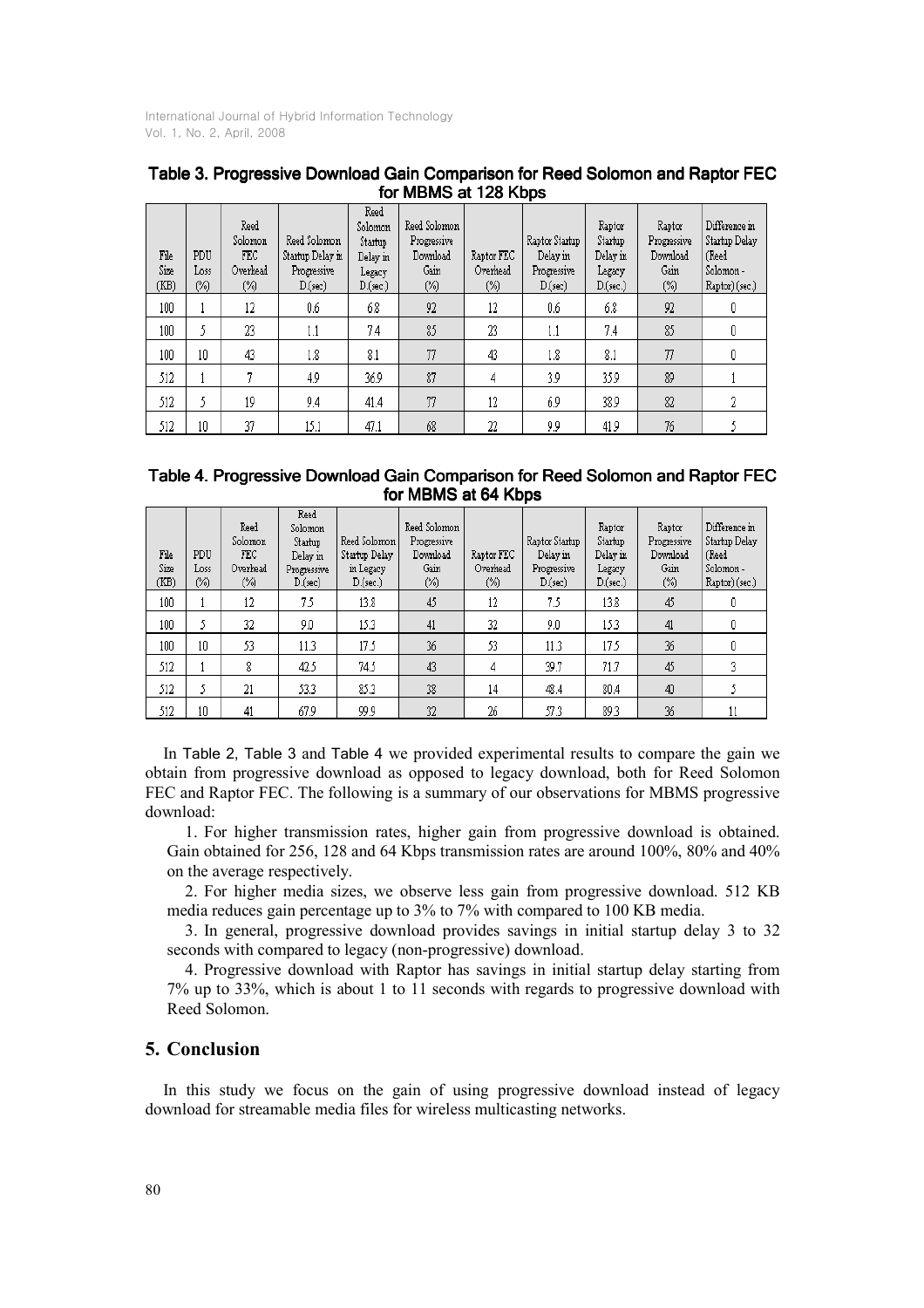Our results show that progressive download provides satisfactory gain with regards to initial startup delay for 3G wireless multicasting. We observed 40% to 100% gain and saved up 3 to 32 seconds in initial startup delay with compared to legacy download for different file sizes, bitrates and FEC overheads and under different loss ratios. The impact of reliability on progressive download with Raptor FEC and Reed Solomon FEC was comparable. Raptor provided savings in initial startup delay starting from 7% up to 33% which is about 1 to 11 seconds compared to Reed Solomon. We believe that our results will encourage more work on progressive download for wireless multicasting.

#### **References**

- [1] http://www.3gpp.org/
- [2] 3GPP TS 26.346, "Multimedia Broadcast/Multicast Service (MBMS); Protocols and Codecs", version 6.4.0, March 2006.
- [1] [3] UMTSF/GSMA Joint Mobile TV Work Group Report,"Mobile TV: The Groundbreaking Dimension" v2.21, 2006.
- [4] B. Whetten, L. Vicisano, R. Kermode, M. Handley, S. Floyd, M. Luby, "Reliable Multicast Transport Building Blocks for One-to-Many Bulk-Data Transfer", Tech. Rep., IETF RFC 3948, January 2001.
- [5] M. Luby, J. Gemmell, L. Vicisano, L. Rizzo, M. Handley, and J. Crowcroft, "Asynchronuous Layered Coding (ALC) Protocol Instantiation", Tech. Rep. , IETF RFC 3450, Dec. 2002.
- [6] http://www.ietf.org/html.charters/rmt-charter.html
- [7] T. Paila et al., "FLUTE, File Delivery over Unidirectional Transport", Tech. Rep., IETF RFC 3926, October 2004.
- [8] S4-060267, 3GPP TSG System Aspects Meeting#39," Support of Progressive Download in MBMS", Dallas, TX, USA, 15 – 19 May 2006.
- [9] 3GPP TS 26.234, "Transparent end-to-end Packet-switched Streaming Service (PSS); Protocols and codecs", version 6.9.0, September 2006.
- [10] S4-060385, 3GPP TSG System Aspects Meeting#40, "Content Preloading for MBMS User Services", Sophia Antipolis, France, 28 August – 1 September 2006.
- [11] H. Jenkac, T. Stockhammer, W. Xu, " Asynchronous and Reliable On-Demand Media Broadcast", IEEE Network Magazine, Special Issue on Multimedia over Wireless Broadband Networks, Vol. 20, No. 2, March 2006, pp. 14-20.
- [12] A. Hu, "Video-on-Demand Broadcasting Protocols: A Comprehensive Study", in Proc. IEEE Infocom. Anchorage, Alaska, 2001.
- [13] L. Engebretsen, M. Sudan, "Harmonic Broadcasting is Bandwidth-Optimal Assuming Constant Bit Rate", in Proc. Annual ACM-SIAM Symposium on Discrete Algorithms. San Francisco, CA, USA, 2002.
- [2] [14] H. Jenkac; T. Stockhammer, W. Xu,W. Abdel Samad, "Efficient Video-on-Demand Services over Mobile Datacast Channels", Journal of Zhejiang University Science, Special Issue for Selected Papers (Part I) of 15th International Packet Video Workshop (PV2006), Vol. 7, No. 5, May 2006, pp. 873-884.
- [3] [15] SP-050164, 3GPP TSG System Aspects Meeting#27, "Efficient FEC code for reliable MBMS user services", Tokyo, Japan, 14-17 March 2005.
- [4] [16] M. Luby, M. Watson, T. Gasiba, T. Stockhammer, W. Xu, "Raptor Codes for Reliable Download Delivery in Wireless Broadcast Systems". CCNC 2006, Las Vegas, NV, January 2006.
- [5] [17] Z. Yetgin, G. Seckin, "Progressive Download for 3G Wireless Multicasting", in Proc. IEEE CS International Conference on Future Generation Communication and Networking (FGCN 2007), Jeju Island, Korea, 6 - 8 December 2007.
- [18] Z. Yetgin, G. Seckin," Reliable Download Analyses for Multimedia Broadcast Multicast Services", in Proc. IAENG, The World Congress on Engineering and Computer Science San Francisco, USA, 24-26 October 2007.
- [19] J. Peltotalo, S. Peltotalo, J. Harju:,"Analysis of the FLUTE Data Carousel", in Proc. 10th EUNICE Open European Summer School, Colmenarejo, Spain, 6 – 8 July 2005, pp. 138 – 142.
- [6] [20] M. Luby, J. Gemmell, L. Vicisano, L. Rizzo, M. Handley, J. Crowcroft , "Layered Coding Transport (LCT) Building Block", Tech. Rep. , IETF RFC 3451, December 2002.
- [21] S4-040348, 3GPP TSG System Aspects Meeting #31," Permanent document on: simulation guidelines for the evaluation of FEC methods for MBMS download and streaming services", Montreal, Canada, May 2004.
- [22] A. Shokrollahi, "Raptor codes", Tech. Rep., Digital Fountain, DR2003-06-001, June 2003.
- [7] [23] J. Lacan, V. Roca, J. Peltotalo, S. Peltotalo, "Reed Solomon Forward Error Correction", draftietf-rmt-bb-fec-rs-05.txt (work in progress) May 2008.